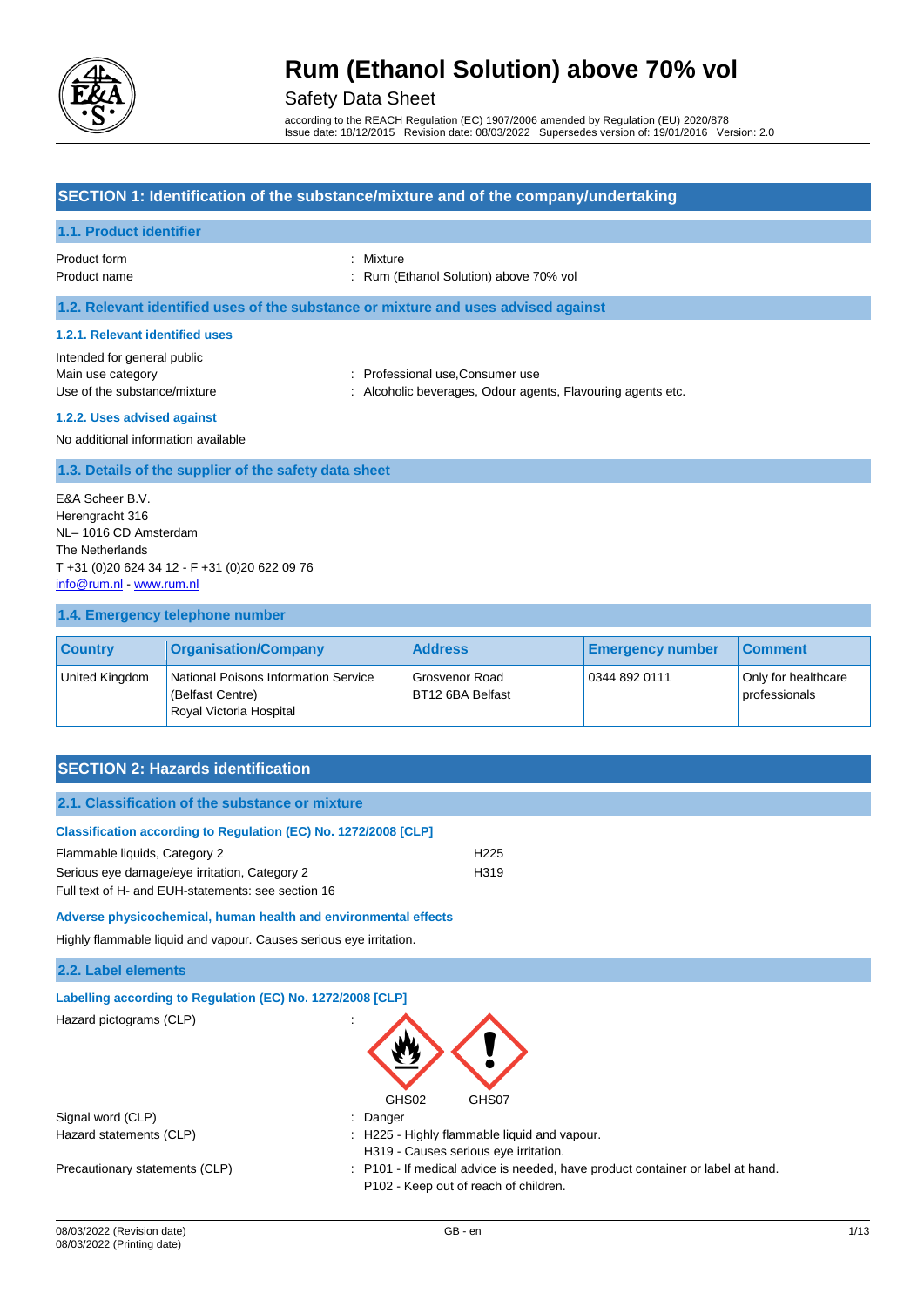### Safety Data Sheet

according to the REACH Regulation (EC) 1907/2006 amended by Regulation (EU) 2020/878

|               | P210 - Keep away from heat, hot surfaces, sparks, open flames and other ignition sources.                                                                                 |
|---------------|---------------------------------------------------------------------------------------------------------------------------------------------------------------------------|
|               | No smoking.                                                                                                                                                               |
|               | P264 - Wash hands thoroughly after handling.                                                                                                                              |
|               | P280 - Wear eye protection.                                                                                                                                               |
|               | P501 - Dispose of contents and container to hazardous or special waste collection point, in<br>accordance with local, regional, national and/or international regulation. |
| Extra phrases | : For professional users only.                                                                                                                                            |

#### **2.3. Other hazards**

This substance/mixture does not meet the PBT criteria of REACH regulation, annex XIII This substance/mixture does not meet the vPvB criteria of REACH regulation, annex XIII

The mixture does not contain substance(s) included in the list established in accordance with Article 59(1) of REACH for having endocrine disrupting properties, or is not identified as having endocrine disrupting properties in accordance with the criteria set out in Commission Delegated Regulation (EU) 2017/2100 or Commission Regulation (EU) 2018/605 at a concentration equal to or greater than 0,1 %

#### **SECTION 3: Composition/information on ingredients**

#### **3.1. Substances**

#### Not applicable

### **3.2. Mixtures**

| <b>Name</b>            | <b>Product identifier</b>                                                                             | Conc.<br>(% w/w) | <b>Classification according to</b><br>Regulation (EC) No. 1272/2008<br><b>ICLP1</b> |
|------------------------|-------------------------------------------------------------------------------------------------------|------------------|-------------------------------------------------------------------------------------|
| ethanol; ethyl alcohol | CAS-No.: 64-17-5<br>EC-No.: 200-578-6<br>EC Index-No.: 603-002-00-5<br>REACH-no: 01-2119457610-<br>43 | $70 - 5100$      | Flam. Lig. 2, H225<br>Eye Irrit. 2, H319                                            |

| <b>Specific concentration limits:</b> |                                                                                                       |                                      |  |
|---------------------------------------|-------------------------------------------------------------------------------------------------------|--------------------------------------|--|
| <b>Name</b>                           | <b>Product identifier</b>                                                                             | <b>Specific concentration limits</b> |  |
| ethanol; ethyl alcohol                | CAS-No.: 64-17-5<br>EC-No.: 200-578-6<br>EC Index-No.: 603-002-00-5<br>REACH-no: 01-2119457610-<br>43 | ( 50 ≤C ≤ 100) Eye Irrit. 2, H319    |  |
|                                       |                                                                                                       |                                      |  |

#### Full text of H- and EUH-statements: see section 16

| <b>SECTION 4: First aid measures</b>   |                                                                                                                                                                                                             |  |  |
|----------------------------------------|-------------------------------------------------------------------------------------------------------------------------------------------------------------------------------------------------------------|--|--|
| 4.1. Description of first aid measures |                                                                                                                                                                                                             |  |  |
| First-aid measures general             | : Never give anything by mouth to an unconscious person. If you feel unwell, seek medical<br>advice (show the label where possible).                                                                        |  |  |
| First-aid measures after inhalation    | : Remove person to fresh air and keep comfortable for breathing. Get medical<br>advice/attention if you feel unwell.                                                                                        |  |  |
| First-aid measures after skin contact  | : Rinse skin with water/shower. Remove contaminated clothes. If skin irritation or rash<br>occurs: Get medical advice/attention.                                                                            |  |  |
| First-aid measures after eye contact   | : Immediately flush eyes thoroughly with water for at least 15 minutes. Remove contact<br>lenses, if present and easy to do. Continue rinsing. If eye irritation persists: Get medical<br>advice/attention. |  |  |
| First-aid measures after ingestion     | : Rinse mouth. Do NOT induce vomiting. Get medical advice/attention if you feel unwell.                                                                                                                     |  |  |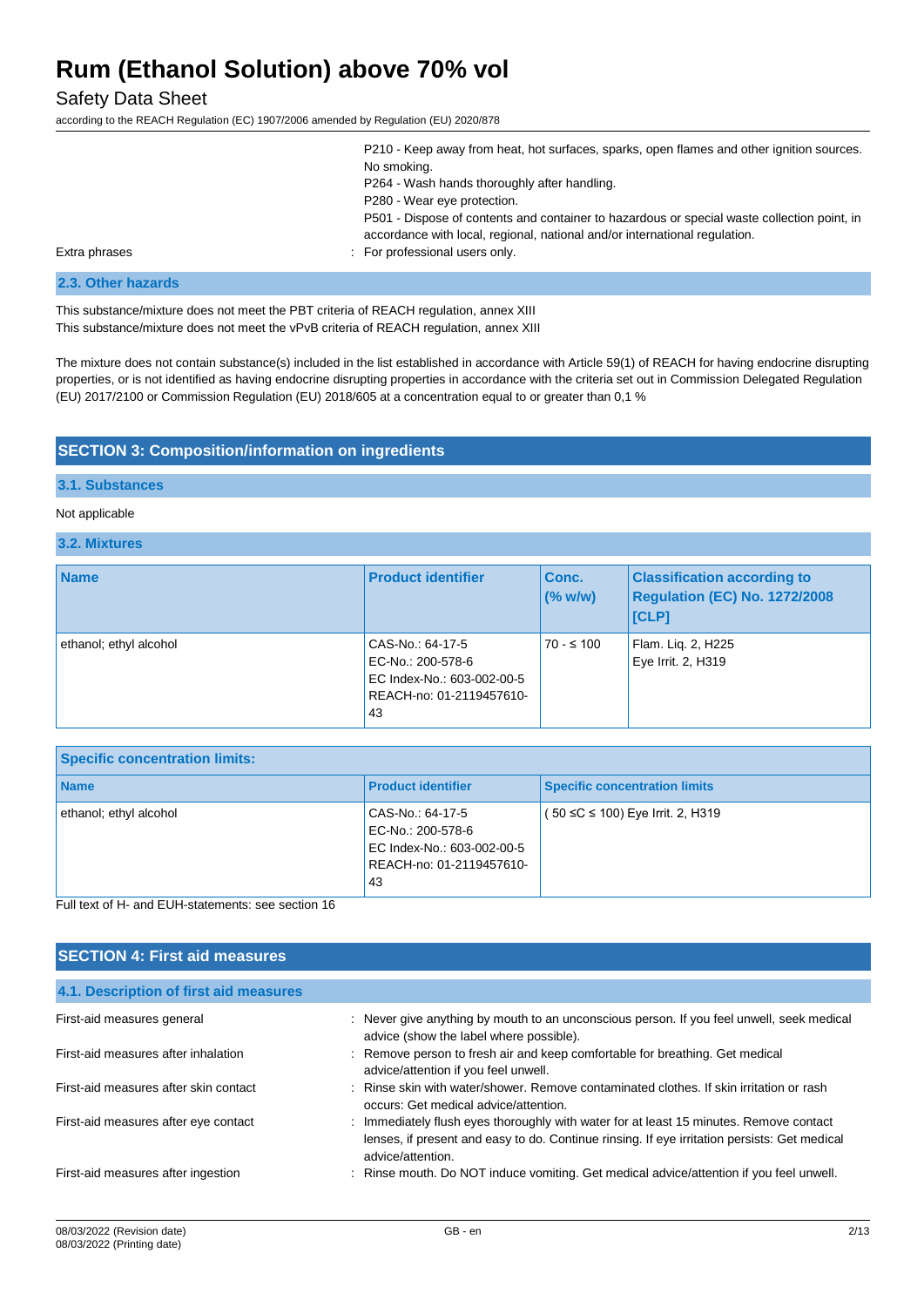## Safety Data Sheet

according to the REACH Regulation (EC) 1907/2006 amended by Regulation (EU) 2020/878

| 4.2. Most important symptoms and effects, both acute and delayed                |                                                                                                              |  |
|---------------------------------------------------------------------------------|--------------------------------------------------------------------------------------------------------------|--|
| Symptoms/effects after skin contact<br>Symptoms/effects after eye contact       | : Prolonged or repeated contact may cause skin to become dry or cracked.<br>: Causes serious eye irritation. |  |
| 4.3. Indication of any immediate medical attention and special treatment needed |                                                                                                              |  |

Treat symptomatically.

| <b>SECTION 5: Firefighting measures</b>                                             |                                                                                                                                                                                                                                                                                                                                             |  |  |
|-------------------------------------------------------------------------------------|---------------------------------------------------------------------------------------------------------------------------------------------------------------------------------------------------------------------------------------------------------------------------------------------------------------------------------------------|--|--|
| 5.1. Extinguishing media                                                            |                                                                                                                                                                                                                                                                                                                                             |  |  |
| Suitable extinguishing media<br>Unsuitable extinguishing media                      | : Foam. Dry powder. Carbon dioxide. Water spray. Sand.<br>: Do not use a heavy water stream.                                                                                                                                                                                                                                                |  |  |
| 5.2. Special hazards arising from the substance or mixture                          |                                                                                                                                                                                                                                                                                                                                             |  |  |
| Fire hazard<br>Explosion hazard<br>Hazardous decomposition products in case of fire | : Highly flammable liquid and vapour.<br>: No direct explosion hazard.<br>: For further information, refer to section 10 : "Stability and Reactivity".                                                                                                                                                                                      |  |  |
| 5.3. Advice for firefighters                                                        |                                                                                                                                                                                                                                                                                                                                             |  |  |
| Firefighting instructions<br>Protection during firefighting<br>Other information    | : Use water spray or fog for cooling exposed containers. Exercise caution when fighting any<br>chemical fire. Prevent fire fighting water from entering the environment.<br>: Do not enter fire area without proper protective equipment, including respiratory protection.<br>: Prevent fire fighting water from entering the environment. |  |  |

| <b>SECTION 6: Accidental release measures</b>                            |                                                                                                                                                  |  |  |
|--------------------------------------------------------------------------|--------------------------------------------------------------------------------------------------------------------------------------------------|--|--|
| 6.1. Personal precautions, protective equipment and emergency procedures |                                                                                                                                                  |  |  |
| 6.1.1. For non-emergency personnel<br>Emergency procedures               | : Evacuate unnecessary personnel. No open flames, no sparks, and no smoking.                                                                     |  |  |
| 6.1.2. For emergency responders                                          |                                                                                                                                                  |  |  |
| Protective equipment                                                     | Equip cleanup crew with proper protection. For further information refer to section 8:<br>"Exposure controls/personal protection".               |  |  |
| Emergency procedures                                                     | : Ventilate area.                                                                                                                                |  |  |
| <b>6.2. Environmental precautions</b>                                    |                                                                                                                                                  |  |  |
| Do not allow to enter drains or water courses.                           |                                                                                                                                                  |  |  |
| 6.3. Methods and material for containment and cleaning up                |                                                                                                                                                  |  |  |
| Methods for cleaning up                                                  | Take up liquid spill into absorbent material. Mechanically recover the product. Notify<br>authorities if product enters sewers or public waters. |  |  |
| Other information                                                        | Dispose of materials or solid residues at an authorized site.                                                                                    |  |  |
| 6.4. Reference to other sections                                         |                                                                                                                                                  |  |  |

For further information refer to section 8: "Exposure controls/personal protection". Concerning disposal elimination after cleaning, see section 13.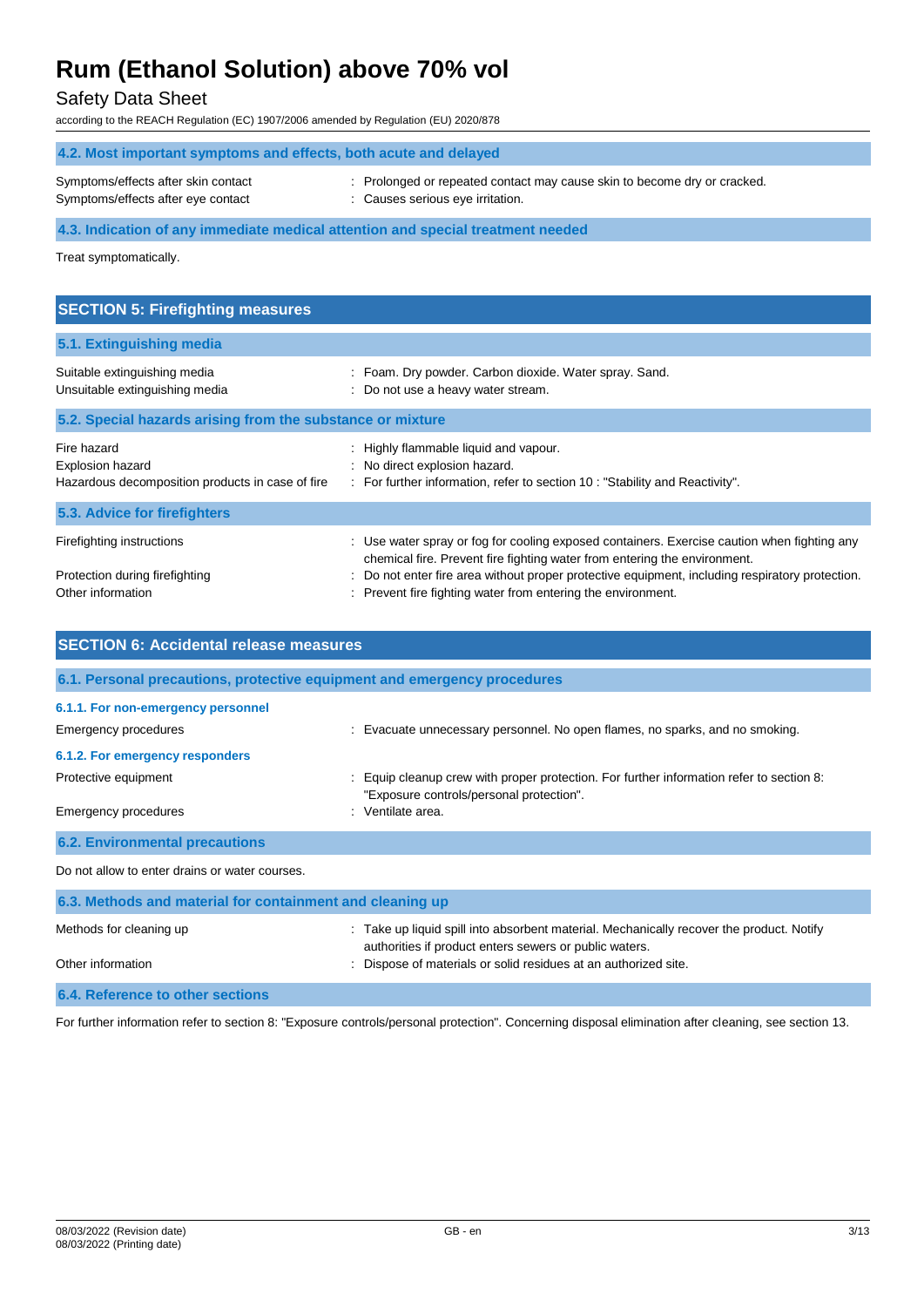## Safety Data Sheet

according to the REACH Regulation (EC) 1907/2006 amended by Regulation (EU) 2020/878

| <b>SECTION 7: Handling and storage</b>                                                       |                                                                                                                                                                                                                                                                                                                                                                                                                                                                                                                                                                                           |  |  |
|----------------------------------------------------------------------------------------------|-------------------------------------------------------------------------------------------------------------------------------------------------------------------------------------------------------------------------------------------------------------------------------------------------------------------------------------------------------------------------------------------------------------------------------------------------------------------------------------------------------------------------------------------------------------------------------------------|--|--|
| 7.1. Precautions for safe handling                                                           |                                                                                                                                                                                                                                                                                                                                                                                                                                                                                                                                                                                           |  |  |
| Precautions for safe handling<br>Hygiene measures                                            | Concerning personal protective equipment to use, see section 8. Provide good ventilation in<br>process area to prevent formation of vapour. Keep away from heat, hot surfaces, sparks,<br>open flames and other ignition sources. No smoking. Ground/bond container and receiving<br>equipment. Use only non-sparking tools. Take precautionary measures against static<br>discharge. Flammable vapours may accumulate in the container. Wear personal protective<br>equipment.<br>: Do not eat, drink or smoke when using this product. Always wash hands after handling the<br>product. |  |  |
| 7.2. Conditions for safe storage, including any incompatibilities                            |                                                                                                                                                                                                                                                                                                                                                                                                                                                                                                                                                                                           |  |  |
| Technical measures<br>Storage conditions<br>Heat and ignition sources<br>Packaging materials | : Ground/bond container and receiving equipment.<br>: Keep only in the original container in a cool well ventilated place. Keep container closed<br>when not in use. Store in a well-ventilated place. Keep cool. Keep container tightly closed.<br>: Keep away from heat and direct sunlight.<br>: Store in glass, stainless steel, plastic or epoxy lined receptacles. Unsuitable materials:<br>copper, Aluminium.                                                                                                                                                                      |  |  |

#### **7.3. Specific end use(s)**

No additional information available

### **SECTION 8: Exposure controls/personal protection**

#### **8.1. Control parameters**

#### **8.1.1 National occupational exposure and biological limit values**

| ethanol; ethyl alcohol (64-17-5)                     |                                       |  |
|------------------------------------------------------|---------------------------------------|--|
| <b>United Kingdom - Occupational Exposure Limits</b> |                                       |  |
| Local name                                           | Ethanol                               |  |
| WEL TWA (OEL TWA) [1]                                | 1920 mg/m <sup>3</sup>                |  |
| WEL TWA (OEL TWA) [2]                                | $1000$ ppm                            |  |
| WEL STEL (OEL STEL)                                  | 5760 mg/m <sup>3</sup> (calculated)   |  |
| WEL STEL (OEL STEL) [ppm]                            | 3000 ppm (calculated)                 |  |
| Regulatory reference                                 | EH40/2005 (Fourth edition, 2020). HSE |  |

#### **8.1.2. Recommended monitoring procedures**

No additional information available

#### **8.1.3. Air contaminants formed**

No additional information available

#### **8.1.4. DNEL and PNEC**

No additional information available

#### **8.1.5. Control banding**

No additional information available

**8.2. Exposure controls**

#### **8.2.1. Appropriate engineering controls**

#### **Appropriate engineering controls:**

Ensure good ventilation of the work station.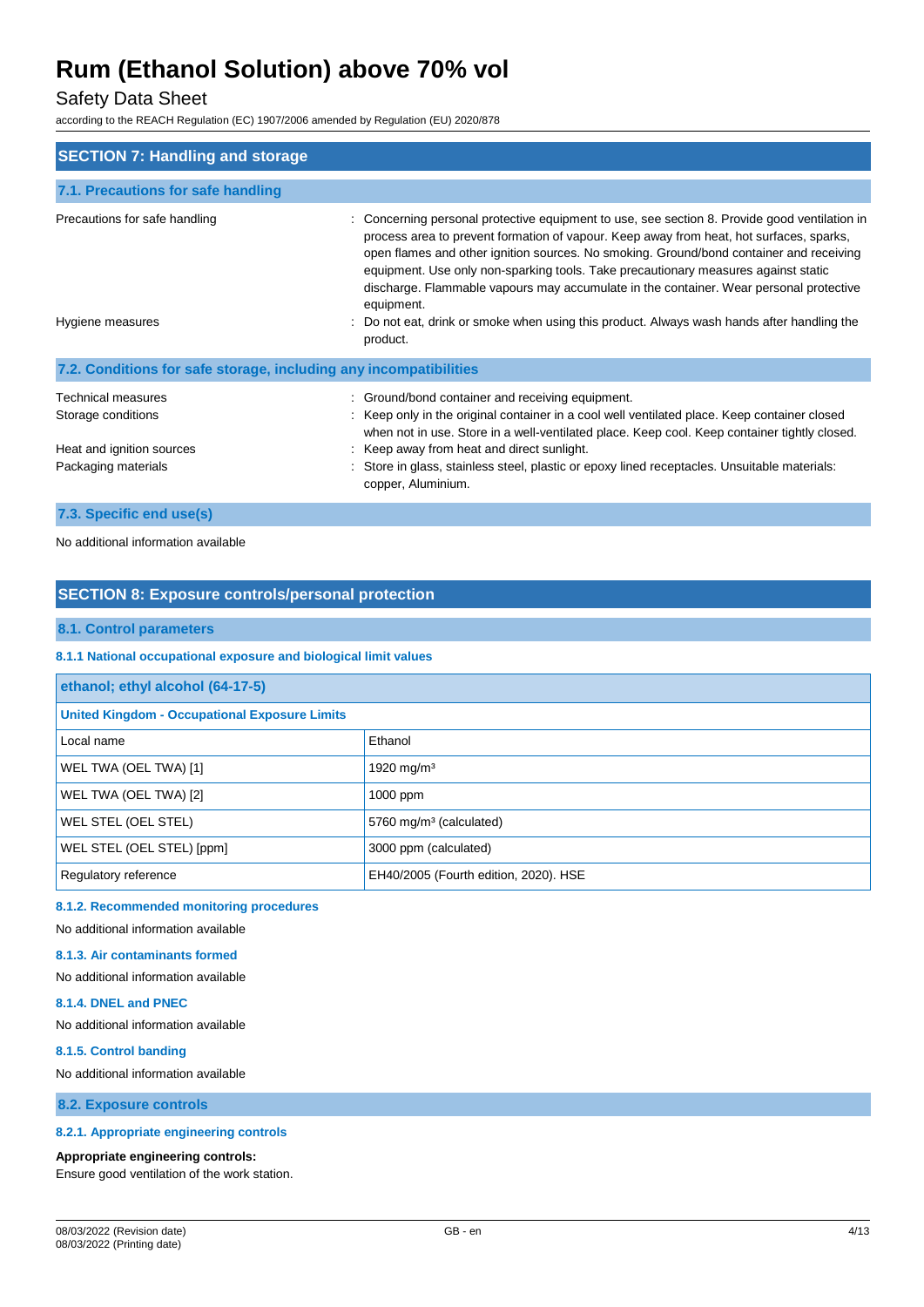### Safety Data Sheet

according to the REACH Regulation (EC) 1907/2006 amended by Regulation (EU) 2020/878

#### **8.2.2. Personal protection equipment**

#### **Personal protective equipment:**

Safety glasses.

**Personal protective equipment symbol(s):**



**8.2.2.1. Eye and face protection**

**Eye protection:** Safety glasses. DIN EN 166

#### **8.2.2.2. Skin protection**

**Skin and body protection:** Wear suitable protective clothing. CEN : EN 340; EN 369; EN 465

#### **Hand protection:**

In case of repeated or prolonged contact wear gloves. Polyvinylchloride (PVC). 0.11 mm. EN 374

#### **8.2.2.3. Respiratory protection**

#### **Respiratory protection:**

No special respiratory protection equipment is recommended under normal conditions of use with adequate ventilation. In case of inadequate ventilation wear respiratory protection. EN 143

**8.2.2.4. Thermal hazards**

No additional information available

**8.2.3. Environmental exposure controls**

#### **Environmental exposure controls:**

Avoid release to the environment.

### **Other information:**

Do not eat, drink or smoke during use.

| <b>SECTION 9: Physical and chemical properties</b>         |                   |  |  |  |
|------------------------------------------------------------|-------------------|--|--|--|
|                                                            |                   |  |  |  |
| 9.1. Information on basic physical and chemical properties |                   |  |  |  |
| Physical state                                             | : Liquid          |  |  |  |
| Colour                                                     | : various colors. |  |  |  |
| Odour                                                      | : characteristic. |  |  |  |
| Odour threshold                                            | : Not available   |  |  |  |
| Melting point                                              | : $-130 - 112$ °C |  |  |  |
| Freezing point                                             | : Not available   |  |  |  |
| Boiling point                                              | : $>78.3$ °C      |  |  |  |
| Flammability                                               | : Not available   |  |  |  |
| <b>Explosive limits</b>                                    | : Not available   |  |  |  |
| Lower explosive limit (LEL)                                | : Not available   |  |  |  |
| Upper explosive limit (UEL)                                | : Not available   |  |  |  |
| Flash point                                                | : $< 21$ °C (70%) |  |  |  |
|                                                            | 70 % vol. 21°C    |  |  |  |
|                                                            | 75 %vol. 20,5°C   |  |  |  |
|                                                            | 80 %vol. 20°C     |  |  |  |
|                                                            | 85 %vol. 18,5°C   |  |  |  |
|                                                            | 90 %vol. 16,5°C   |  |  |  |
|                                                            | 95 % vol. 14 °C   |  |  |  |
| Auto-ignition temperature                                  | : 363 °C          |  |  |  |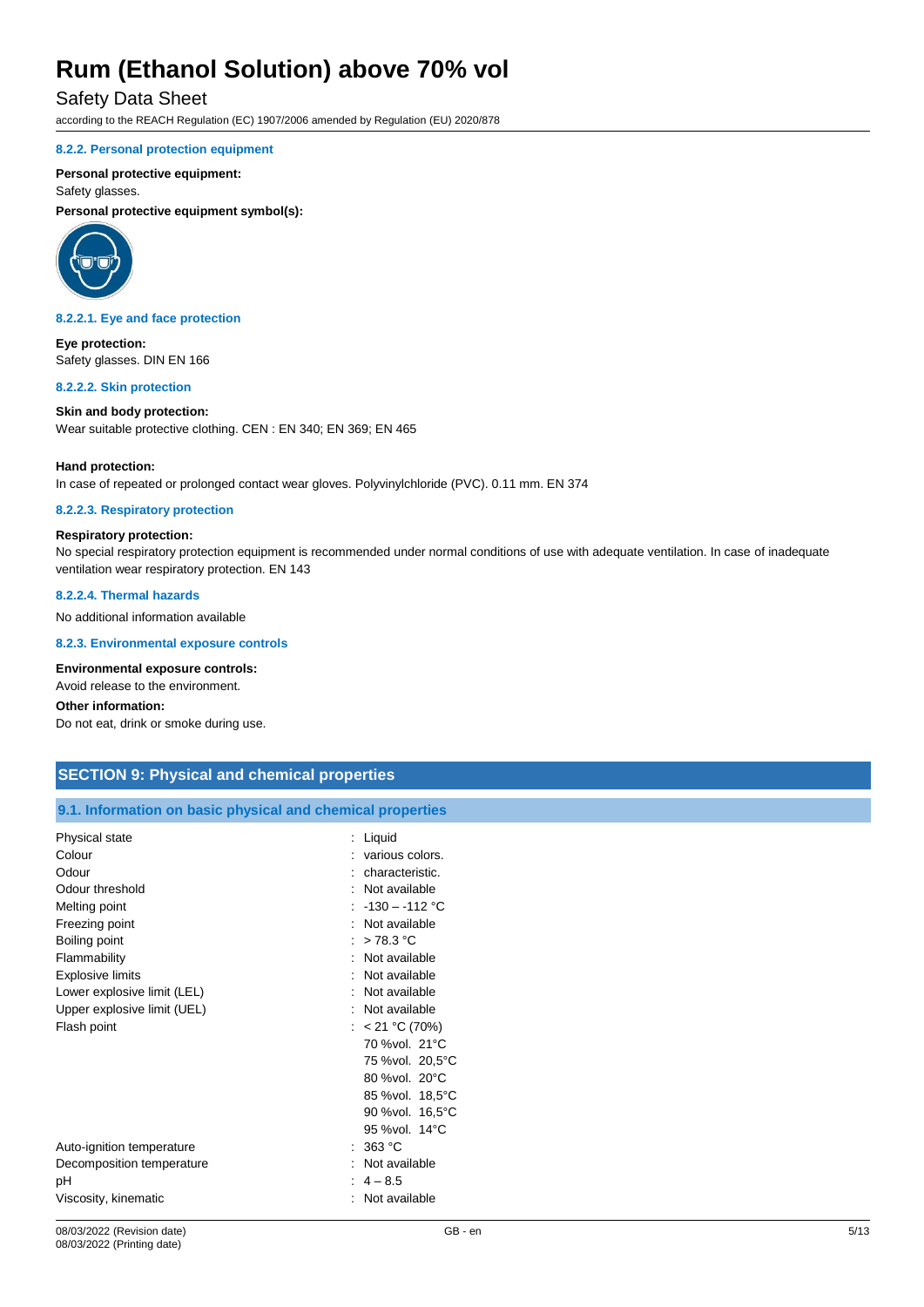## Safety Data Sheet

according to the REACH Regulation (EC) 1907/2006 amended by Regulation (EU) 2020/878

| Solubility<br>Partition coefficient n-octanol/water (Log Kow)<br>Vapour pressure<br>Vapour pressure at 50 °C<br>Density<br>Relative density                                                                                                      | Soluble in water.<br>Not available<br>$: 3.3 - 19 \%$ v/v<br>Not available<br>Not available<br>: 70 %vol. 0,88556<br>75 %vol. 0,87279<br>80 %vol. 0,85927<br>85 %vol. 0,84485<br>90 %vol. 0,82918 |  |
|--------------------------------------------------------------------------------------------------------------------------------------------------------------------------------------------------------------------------------------------------|---------------------------------------------------------------------------------------------------------------------------------------------------------------------------------------------------|--|
| Relative vapour density at 20 °C<br>Particle size<br>Particle size distribution<br>Particle shape<br>Particle aspect ratio<br>Particle aggregation state<br>Particle agglomeration state<br>Particle specific surface area<br>Particle dustiness | 95 % vol. 0,81138<br>59<br>Not applicable<br>Not applicable<br>Not applicable<br>Not applicable<br>Not applicable<br>Not applicable<br>Not applicable<br>Not applicable                           |  |

**9.2. Other information**

### **9.2.1. Information with regard to physical hazard classes**

No additional information available

#### **9.2.2. Other safety characteristics**

No additional information available

#### **SECTION 10: Stability and reactivity**

#### **10.1. Reactivity**

Highly flammable liquid and vapour.

**10.2. Chemical stability**

Stable under normal conditions.

**10.3. Possibility of hazardous reactions**

No dangerous reactions known.

#### **10.4. Conditions to avoid**

Extremely high or low temperatures. Keep out of direct sunlight. Avoid contact with hot surfaces. Heat. No flames, no sparks. Eliminate all sources of ignition.

### **10.5. Incompatible materials**

Strong oxidizing agents.

**10.6. Hazardous decomposition products**

Combustion generates: Carbon oxides (CO, CO2).

| <b>SECTION 11: Toxicological information</b>                                   |
|--------------------------------------------------------------------------------|
|                                                                                |
| 11.1. Information on hazard classes as defined in Regulation (EC) No 1272/2008 |
|                                                                                |

- 
-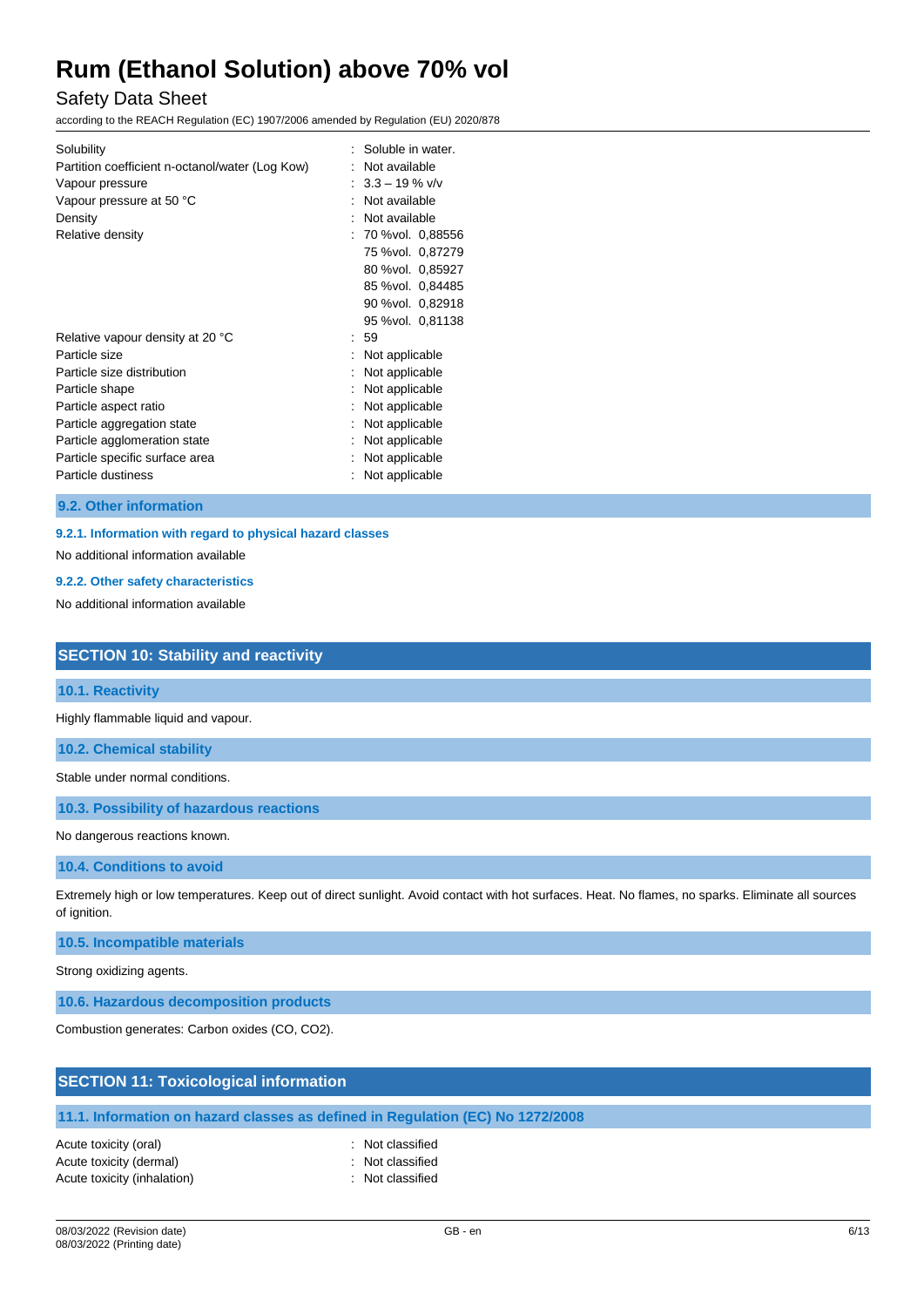## Safety Data Sheet

according to the REACH Regulation (EC) 1907/2006 amended by Regulation (EU) 2020/878

| ethanol; ethyl alcohol (64-17-5)  |                                                                  |  |
|-----------------------------------|------------------------------------------------------------------|--|
| LD50 oral rat                     | 7060 mg/kg                                                       |  |
| LD50 oral                         | 10470 mg/kg bodyweight                                           |  |
| LD50 dermal                       | 15800 mg/kg bodyweight                                           |  |
| LC50 Inhalation - Rat             | 133.8 mg/l/4h                                                    |  |
| LC50 Inhalation - Rat (Dust/Mist) | > 99999 mg/l                                                     |  |
| ATE oral                          | 7060 mg/kg bodyweight                                            |  |
| ATE dermal                        | 15800 mg/kg bodyweight                                           |  |
| ATE vapours                       | 133.8 mg/l/4h                                                    |  |
| ATE dust/mist                     | 133.8 mg/l/4h                                                    |  |
| Skin corrosion/irritation         | : Not classified                                                 |  |
| Serious eye damage/irritation     | $pH: 4 - 8.5$<br>Causes serious eye irritation.<br>$pH: 4 - 8.5$ |  |
| Respiratory or skin sensitisation | Not classified                                                   |  |
| Germ cell mutagenicity            | Not classified                                                   |  |
| Carcinogenicity                   | Not classified                                                   |  |
| ethanol; ethyl alcohol (64-17-5)  |                                                                  |  |
| IARC group                        | 1 - Carcinogenic to humans                                       |  |
| Reproductive toxicity<br>÷        | Not classified                                                   |  |
| STOT-single exposure              | Not classified                                                   |  |
| STOT-repeated exposure            | Not classified                                                   |  |
| Aspiration hazard                 | : Not classified                                                 |  |

**11.2. Information on other hazards**

No additional information available

## **SECTION 12: Ecological information**

| 12.1. Toxicity                                                                                                              |                                      |  |
|-----------------------------------------------------------------------------------------------------------------------------|--------------------------------------|--|
| Hazardous to the aquatic environment, short-term<br>(acute)<br>Hazardous to the aquatic environment, long-term<br>(chronic) | : Not classified<br>: Not classified |  |
| ethanol; ethyl alcohol (64-17-5)                                                                                            |                                      |  |
| LC50 - Fish [1]                                                                                                             | 14200 mg/l                           |  |
| EC50 - Crustacea [1]                                                                                                        | 5463 mg/l                            |  |
| EC50 - Other aquatic organisms [1]                                                                                          | 5012 mg/l waterflea                  |  |
| EC50 - Other aquatic organisms [2]                                                                                          | 275 mg/l                             |  |
| ErC50 algae                                                                                                                 | 1000 mg/l                            |  |
| NOEC chronic crustacea                                                                                                      | $9.6$ mg/l                           |  |
| 12.2. Persistence and degradability                                                                                         |                                      |  |
| <b>Rum (Ethanol Solution) above 70% vol</b>                                                                                 |                                      |  |
| Persistence and degradability                                                                                               | Not established.                     |  |
|                                                                                                                             |                                      |  |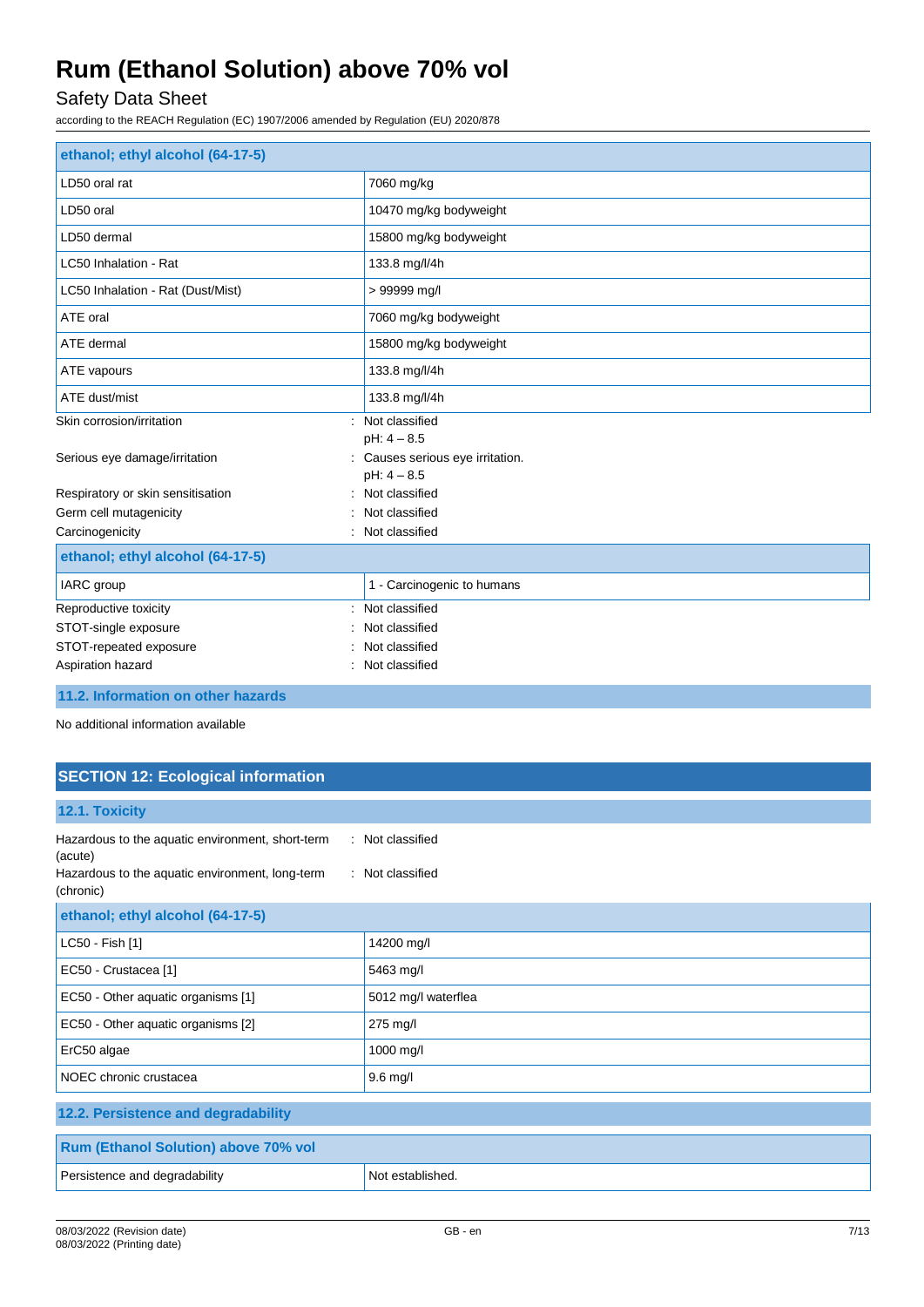## Safety Data Sheet

according to the REACH Regulation (EC) 1907/2006 amended by Regulation (EU) 2020/878

| 12.3. Bioaccumulative potential                                                        |  |  |  |
|----------------------------------------------------------------------------------------|--|--|--|
| <b>Rum (Ethanol Solution) above 70% vol</b>                                            |  |  |  |
| Bioaccumulative potential<br>Not established.                                          |  |  |  |
| ethanol; ethyl alcohol (64-17-5)                                                       |  |  |  |
| Partition coefficient n-octanol/water (Log Pow)<br>$-0.32$                             |  |  |  |
| 12.4. Mobility in soil                                                                 |  |  |  |
| No additional information available                                                    |  |  |  |
| 12.5. Results of PBT and vPvB assessment                                               |  |  |  |
| <b>Rum (Ethanol Solution) above 70% vol</b>                                            |  |  |  |
| This substance/mixture does not meet the PBT criteria of REACH regulation, annex XIII  |  |  |  |
| This substance/mixture does not meet the vPvB criteria of REACH regulation, annex XIII |  |  |  |
| 12.6. Endocrine disrupting properties                                                  |  |  |  |

No additional information available

### **12.7. Other adverse effects**

Additional information **interval information** : Avoid release to the environment.

| <b>SECTION 13: Disposal considerations</b>                           |                                                                                                                                                                                                                                             |  |  |
|----------------------------------------------------------------------|---------------------------------------------------------------------------------------------------------------------------------------------------------------------------------------------------------------------------------------------|--|--|
| <b>13.1. Waste treatment methods</b>                                 |                                                                                                                                                                                                                                             |  |  |
| Product/Packaging disposal recommendations<br>Additional information | : Dispose in a safe manner in accordance with local/national regulations.<br>: Empty containers should be taken for recycling, recovery or waste in accordance with local<br>regulation. Flammable vapours may accumulate in the container. |  |  |
| Ecology - waste materials                                            | : Avoid release to the environment.                                                                                                                                                                                                         |  |  |

## **SECTION 14: Transport information**

| <b>ADR</b>                                   | <b>IMDG</b><br><b>IATA</b><br><b>ADN</b>             |                                       | <b>RID</b>                            |                                       |
|----------------------------------------------|------------------------------------------------------|---------------------------------------|---------------------------------------|---------------------------------------|
| 14.1. UN number or ID number                 |                                                      |                                       |                                       |                                       |
| <b>UN 3065</b>                               | <b>UN 3065</b>                                       | <b>UN 3065</b>                        | <b>UN 3065</b>                        | <b>UN 3065</b>                        |
| 14.2. UN proper shipping name                |                                                      |                                       |                                       |                                       |
| ALCOHOLIC BEVERAGES                          | ALCOHOLIC BEVERAGES                                  | Alcoholic beverages                   | ALCOHOLIC BEVERAGES                   | ALCOHOLIC BEVERAGES                   |
| <b>Transport document description</b>        |                                                      |                                       |                                       |                                       |
| UN 3065 ALCOHOLIC<br>BEVERAGES, 3, II, (D/E) | UN 3065 ALCOHOLIC<br>BEVERAGES, 3, II (-13°C<br>C.C. | UN 3065 Alcoholic<br>beverages, 3, II | UN 3065 ALCOHOLIC<br>BEVERAGES, 3, II | UN 3065 ALCOHOLIC<br>BEVERAGES, 3, II |
| 14.3. Transport hazard class(es)             |                                                      |                                       |                                       |                                       |
| 3                                            | 3                                                    | 3                                     | 3                                     | 3                                     |
| ø                                            | ≝                                                    | 89                                    | ≝                                     |                                       |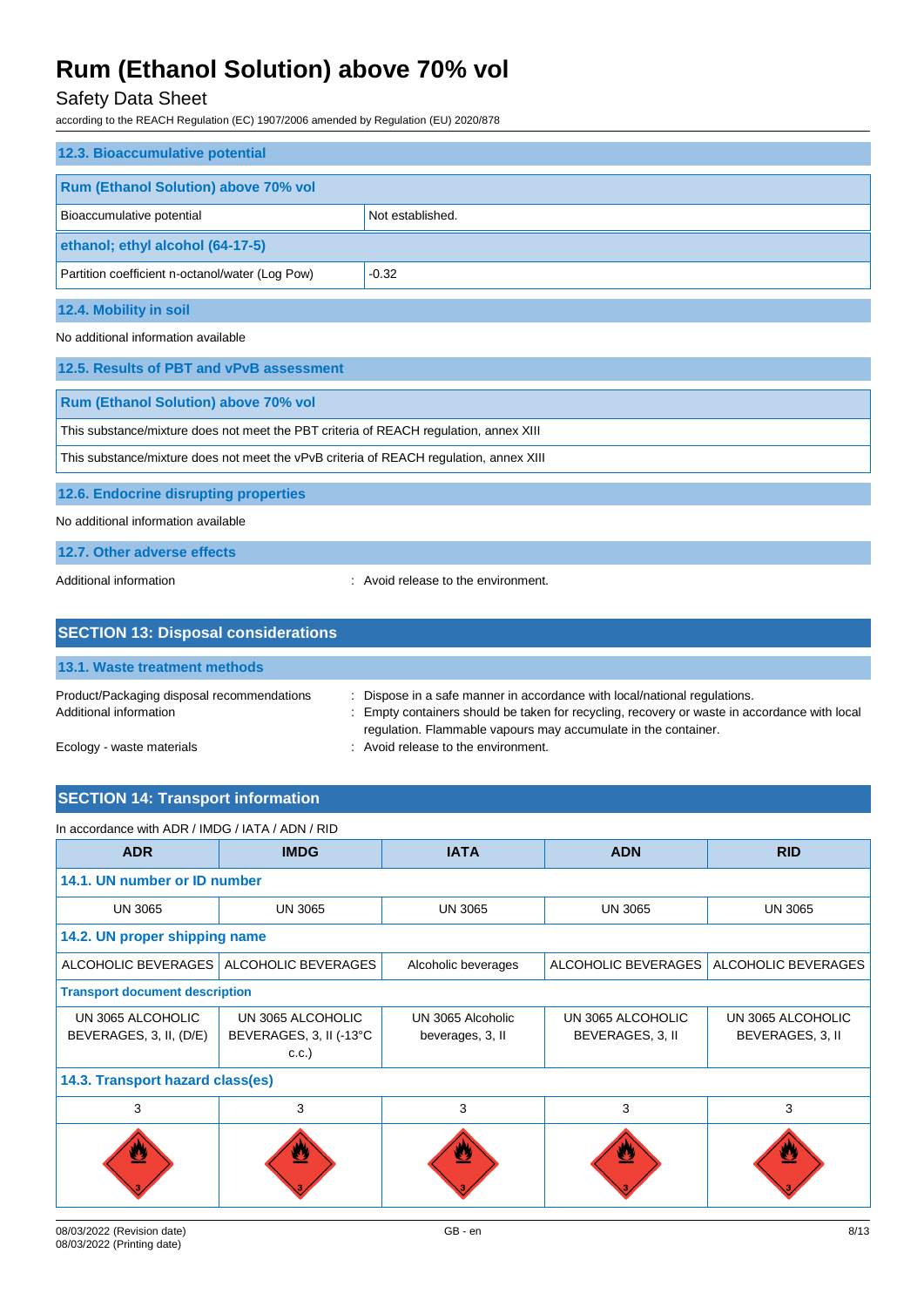## Safety Data Sheet

according to the REACH Regulation (EC) 1907/2006 amended by Regulation (EU) 2020/878

| <b>ADR</b>                                             | <b>IMDG</b>                                                  | <b>IATA</b>                          | <b>ADN</b>                           | <b>RID</b>                           |
|--------------------------------------------------------|--------------------------------------------------------------|--------------------------------------|--------------------------------------|--------------------------------------|
| 14.4. Packing group                                    |                                                              |                                      |                                      |                                      |
| Ш                                                      | Ш                                                            | Ш                                    | Ш                                    | Ш                                    |
| <b>14.5. Environmental hazards</b>                     |                                                              |                                      |                                      |                                      |
| Dangerous for the<br>environment: No                   | Dangerous for the<br>environment: No<br>Marine pollutant: No | Dangerous for the<br>environment: No | Dangerous for the<br>environment: No | Dangerous for the<br>environment: No |
| No supplementary information available                 |                                                              |                                      |                                      |                                      |
| 14.6. Special precautions for user                     |                                                              |                                      |                                      |                                      |
| <b>Overland transport</b><br>Classification code (ADR) | $E$ F1                                                       |                                      |                                      |                                      |

| Ulassiliuatiuri uuut (ADIV)                         | .                                                                                          |
|-----------------------------------------------------|--------------------------------------------------------------------------------------------|
| Limited quantities (ADR)                            | : 51                                                                                       |
| Excepted quantities (ADR)                           | E <sub>2</sub>                                                                             |
| Packing instructions (ADR)                          | P001, IBC02, R001                                                                          |
| Special packing provisions (ADR)                    | PP <sub>2</sub>                                                                            |
| Mixed packing provisions (ADR)                      | : MP19                                                                                     |
| Portable tank and bulk container instructions (ADR) | $\therefore$ T4                                                                            |
| Portable tank and bulk container special provisions | $:$ TP1                                                                                    |
| (ADR)                                               |                                                                                            |
| Tank code (ADR)                                     | : LGBF                                                                                     |
| Vehicle for tank carriage                           | $:$ FL                                                                                     |
| Transport category (ADR)                            | $\overline{2}$                                                                             |
| Special provisions for carriage - Operation (ADR)   | : S2, S20                                                                                  |
| Hazard identification number (Kemler No.)           | $\therefore$ 33                                                                            |
| Orange plates                                       | 33<br>3065                                                                                 |
| Tunnel restriction code (ADR)                       | : D/E                                                                                      |
| EAC code                                            | •2YE                                                                                       |
|                                                     |                                                                                            |
| <b>Transport by sea</b>                             |                                                                                            |
| Limited quantities (IMDG)                           | : 5L                                                                                       |
| Excepted quantities (IMDG)                          | E <sub>2</sub>                                                                             |
| Packing instructions (IMDG)                         | P001                                                                                       |
| Special packing provisions (IMDG)                   | PP <sub>2</sub>                                                                            |
| IBC packing instructions (IMDG)                     | IBC02                                                                                      |
| Tank instructions (IMDG)                            | T4                                                                                         |
| Tank special provisions (IMDG)                      | TP1                                                                                        |
| EmS-No. (Fire)                                      | F-E                                                                                        |
| EmS-No. (Spillage)                                  | S-D                                                                                        |
| Stowage category (IMDG)                             | : A                                                                                        |
| Flash point (IMDG)                                  | $: -13^{\circ}$ C c.c. or greater                                                          |
| Properties and observations (IMDG)                  | : Aqueous solutions of ethanol produced and supplied as alcoholic beverages. Miscible with |
|                                                     | water. Flashpoint: -13°C c.c. or greater                                                   |
| MFAG-No                                             | : 127                                                                                      |
|                                                     |                                                                                            |
| Air transport                                       |                                                                                            |
| PCA Excepted quantities (IATA)                      | E2                                                                                         |
| PCA Limited quantities (IATA)                       | : Y341                                                                                     |
| PCA limited quantity max net quantity (IATA)        | : 1L                                                                                       |
| PCA packing instructions (IATA)                     | : 353                                                                                      |
|                                                     |                                                                                            |

CAO max net quantity (IATA)

PCA max net quantity (IATA) **:** 5L CAO packing instructions (IATA) : 364<br>CAO max net quantity (IATA) : 60L

ERG code (IATA)  $\qquad \qquad : 3L$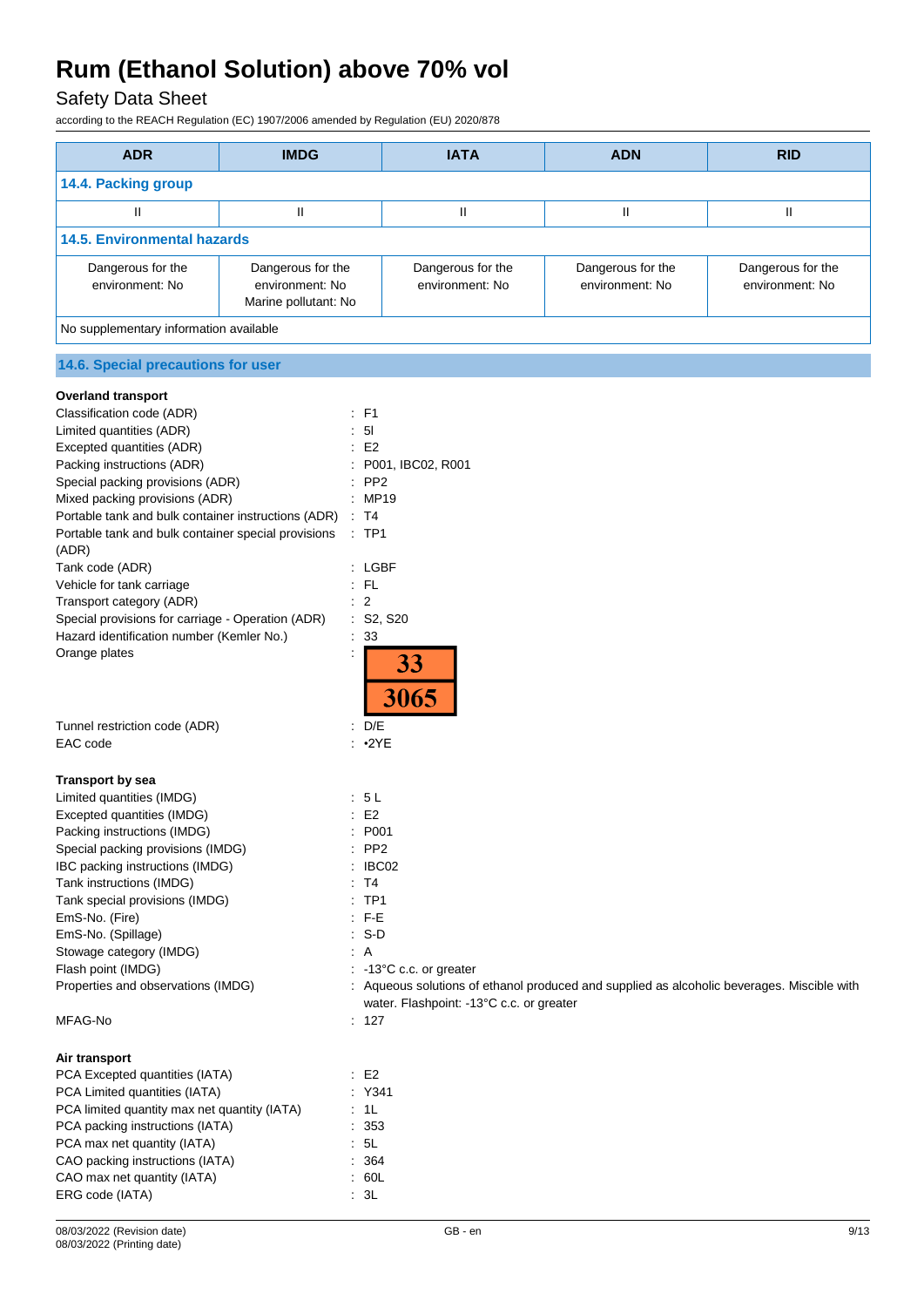Safety Data Sheet

according to the REACH Regulation (EC) 1907/2006 amended by Regulation (EU) 2020/878

| Inland waterway transport                                    |                     |
|--------------------------------------------------------------|---------------------|
| Classification code (ADN)                                    | $E$ F1              |
| Limited quantities (ADN)                                     | : 5L                |
| Excepted quantities (ADN)                                    | E2                  |
| Equipment required (ADN)                                     | $:$ PP, EX, A       |
| Ventilation (ADN)                                            | : VE01              |
| Number of blue cones/lights (ADN)                            | $\therefore$ 1      |
| <b>Rail transport</b>                                        |                     |
| Classification code (RID)                                    | $E$ F1              |
| Limited quantities (RID)                                     | : 5L                |
| Excepted quantities (RID)                                    | E2                  |
| Packing instructions (RID)                                   | : P001, IBC02, R001 |
| Special packing provisions (RID)                             | $:$ PP2             |
| Mixed packing provisions (RID)                               | MP19                |
| Portable tank and bulk container instructions (RID)          | : T4                |
| Portable tank and bulk container special provisions<br>(RID) | $:$ TP1             |
| Tank codes for RID tanks (RID)                               | LGBF                |
| Transport category (RID)                                     | $\therefore$ 2      |
| Colis express (express parcels) (RID)                        | : CE7               |
| Hazard identification number (RID)                           | : 33                |

**14.7. Maritime transport in bulk according to IMO instruments**

Not applicable

### **SECTION 15: Regulatory information**

**15.1. Safety, health and environmental regulations/legislation specific for the substance or mixture**

#### **15.1.1. EU-Regulations**

| <b>EU restriction list (REACH Annex XVII)</b> |                                                                    |                                                                                                                                                                                                                                                                                                                                                                                                                |  |
|-----------------------------------------------|--------------------------------------------------------------------|----------------------------------------------------------------------------------------------------------------------------------------------------------------------------------------------------------------------------------------------------------------------------------------------------------------------------------------------------------------------------------------------------------------|--|
| Reference code                                | <b>Applicable on</b>                                               | <b>Entry title or description</b>                                                                                                                                                                                                                                                                                                                                                                              |  |
| 3(a)                                          | Rum (Ethanol Solution)<br>above 70% vol; ethanol;<br>ethyl alcohol | Substances or mixtures fulfilling the criteria for any of the following hazard classes or<br>categories set out in Annex I to Regulation (EC) No 1272/2008: Hazard classes 2.1 to 2.4,<br>2.6 and 2.7, 2.8 types A and B, 2.9, 2.10, 2.12, 2.13 categories 1 and 2, 2.14 categories 1<br>and 2, 2.15 types A to $F$                                                                                            |  |
| 3(b)                                          | Rum (Ethanol Solution)<br>above 70% vol; ethanol;<br>ethyl alcohol | Substances or mixtures fulfilling the criteria for any of the following hazard classes or<br>categories set out in Annex I to Regulation (EC) No 1272/2008: Hazard classes 3.1 to 3.6,<br>3.7 adverse effects on sexual function and fertility or on development, 3.8 effects other<br>than narcotic effects, 3.9 and 3.10                                                                                     |  |
| 40.                                           | ethanol; ethyl alcohol                                             | Substances classified as flammable gases category 1 or 2, flammable liquids categories 1,<br>2 or 3, flammable solids category 1 or 2, substances and mixtures which, in contact with<br>water, emit flammable gases, category 1, 2 or 3, pyrophoric liquids category 1 or<br>pyrophoric solids category 1, regardless of whether they appear in Part 3 of Annex VI to<br>Regulation (EC) No 1272/2008 or not. |  |

Contains no substance on the REACH candidate list

Contains no REACH Annex XIV substances

Contains no substance subject to Regulation (EU) No 649/2012 of the European Parliament and of the Council of 4 July 2012 concerning the export and import of hazardous chemicals.

Contains no substance subject to Regulation (EU) No 2019/1021 of the European Parliament and of the Council of 20 June 2019 on persistent organic pollutants

Contains no substance subject to Regulation (EU) 2019/1148 of the European Parliament and of the Council of 20 June 2019 on the marketing and use of explosives precursors.

Child-resistant fastening in the state of the state of the Shild-resistant fastening

Tactile warning **in the case of the California** Contraction of the Applicable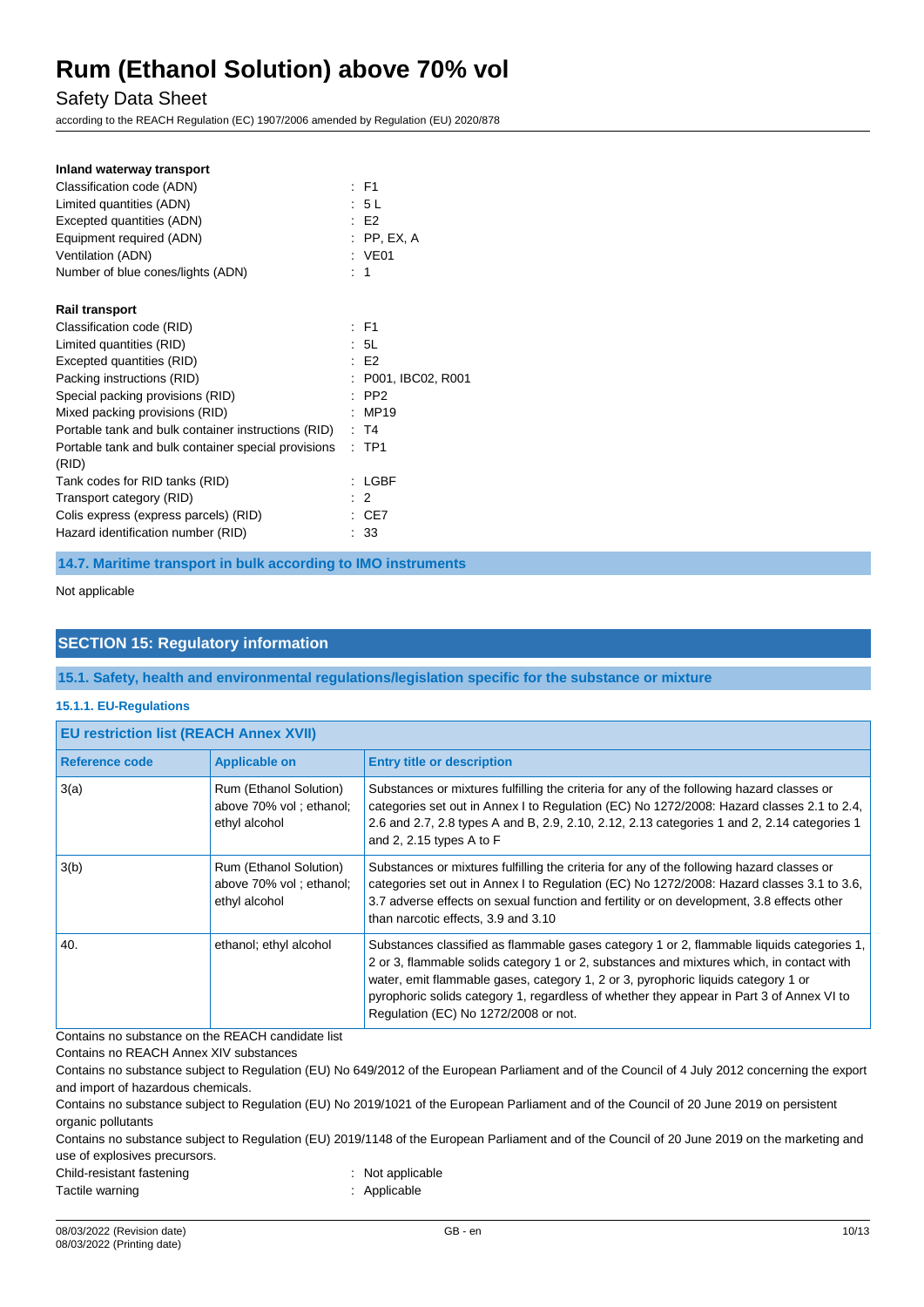## Safety Data Sheet

according to the REACH Regulation (EC) 1907/2006 amended by Regulation (EU) 2020/878

### **Directive 2012/18/EU (SEVESO III)**

| <b>Seveso III Part I (Categories of dangerous substances)</b>                                                                                                                                                                                                                                                                                                              | <b>Qualifying quantity (tonnes)</b> |                   |
|----------------------------------------------------------------------------------------------------------------------------------------------------------------------------------------------------------------------------------------------------------------------------------------------------------------------------------------------------------------------------|-------------------------------------|-------------------|
|                                                                                                                                                                                                                                                                                                                                                                            | <b>Lower-tier</b>                   | <b>Upper-tier</b> |
| <b>P5a FLAMMABLE LIQUIDS</b><br>- Flammable liquids, Category 1, or<br>- Flammable liquids Category 2 or 3 maintained at a temperature above their boiling<br>point, or<br>— Other liquids with a flash point $\leq 60$ °C, maintained at a temperature above their boiling<br>point                                                                                       | 10                                  | 50                |
| <b>P5b FLAMMABLE LIQUIDS</b><br>- Flammable liquids Category 2 or 3 where particular processing conditions, such as high<br>pressure or high temperature, may create major-accident hazards, or<br>— Other liquids with a flash point $\leq 60$ °C where particular processing conditions, such as<br>high pressure or high temperature, may create major-accident hazards | 50                                  | 200               |
| <b>P5c FLAMMABLE LIQUIDS</b><br>Flammable liquids, Categories 2 or 3 not covered by P5a and P5b                                                                                                                                                                                                                                                                            | 5000                                | 50000             |

### **15.1.2. National regulations**

No additional information available

**15.2. Chemical safety assessment**

No chemical safety assessment has been carried out

## **SECTION 16: Other information**

| Indication of changes |                                                    |               |                 |
|-----------------------|----------------------------------------------------|---------------|-----------------|
| <b>Section</b>        | <b>Changed item</b>                                | <b>Change</b> | <b>Comments</b> |
|                       | Flash point (IMDG)                                 | Added         |                 |
|                       | Supersedes                                         | Modified      |                 |
|                       | <b>Revision date</b>                               | Modified      |                 |
|                       | Special packing provisions (RID)                   | Added         |                 |
|                       | Special packing provisions (ADR)                   | Added         |                 |
|                       | UN-No. (RID)                                       | Modified      |                 |
|                       | Limited quantities (ADN)                           | Modified      |                 |
|                       | Proper Shipping Name (RID)                         | Modified      |                 |
|                       | Limited quantities (RID)                           | Modified      |                 |
|                       | Proper Shipping Name (IATA)                        | Modified      |                 |
|                       | Properties and observations (IMDG)                 | Modified      |                 |
|                       | Proper Shipping Name (IMDG)                        | Modified      |                 |
|                       | Limited quantities (IMDG)                          | Modified      |                 |
|                       | SDS EU format                                      | Modified      |                 |
| $\mathbf{3}$          | Composition/information on ingredients<br>Modified |               |                 |
| 4.1                   | First-aid measures after eye contact<br>Modified   |               |                 |
| 6.4                   | Reference to other sections (8, 13)                | Modified      |                 |
| 8.2                   | Environmental exposure controls                    | Added         |                 |
| 9.1                   | Relative density                                   | Modified      |                 |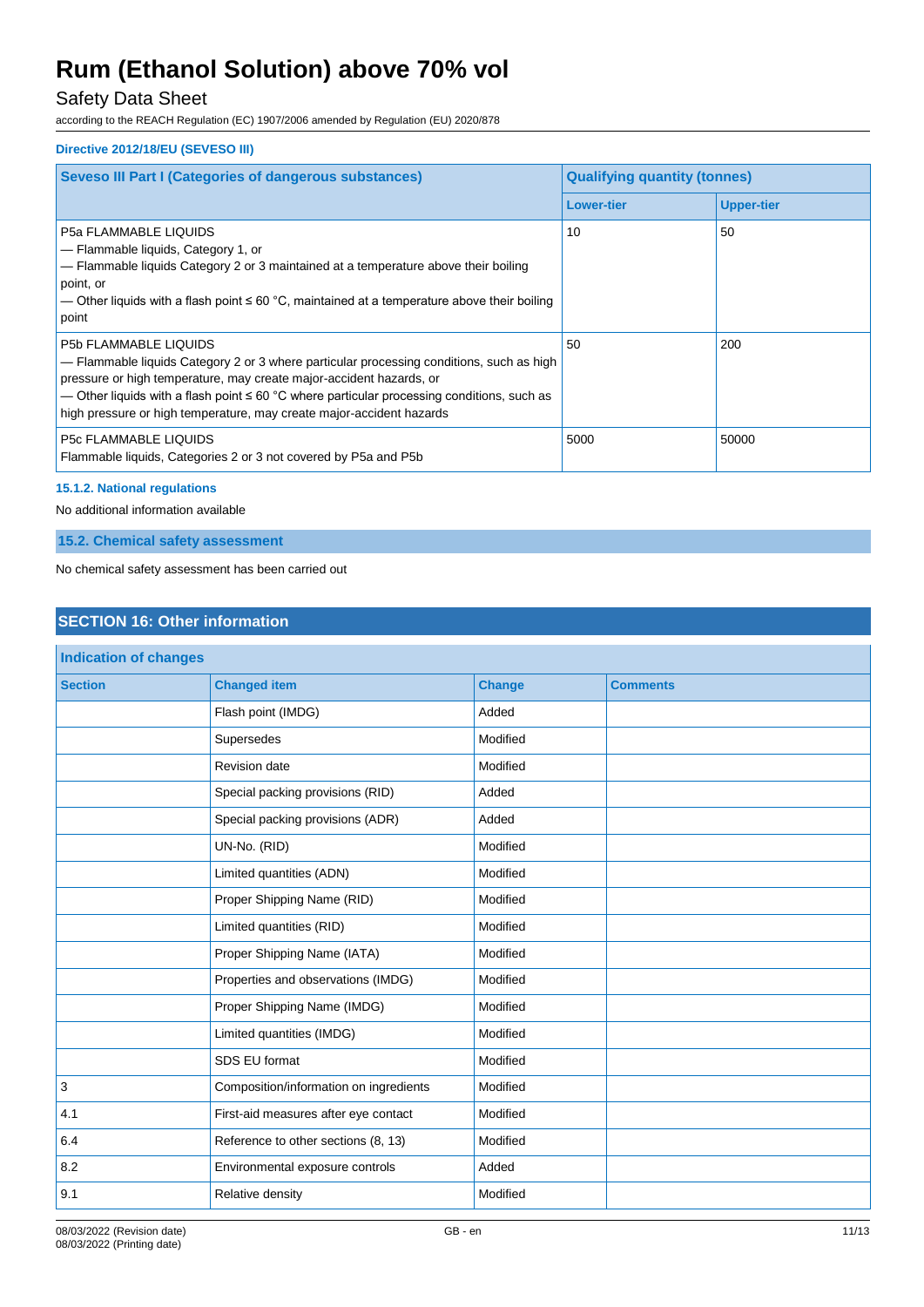## Safety Data Sheet

according to the REACH Regulation (EC) 1907/2006 amended by Regulation (EU) 2020/878

| Indication of changes |                                   |               |                 |
|-----------------------|-----------------------------------|---------------|-----------------|
| <b>Section</b>        | <b>Changed item</b>               | <b>Change</b> | <b>Comments</b> |
| 9.1                   | Flash point                       | Modified      |                 |
| 14.1                  | UN-No. (ADN)                      | Modified      |                 |
| 14.1                  | UN-No. (IATA)                     | Modified      |                 |
| 14.1                  | UN-No. (IMDG)                     | Modified      |                 |
| 14.1                  | UN-No. (ADR)                      | Modified      |                 |
| 14.2                  | Proper Shipping Name (ADN)        | Modified      |                 |
| 14.2                  | Proper Shipping Name (ADR)        | Modified      |                 |
| 14.6                  | Special packing provisions (IMDG) | Added         |                 |
| 14.6                  | Limited quantities (ADR)          | Modified      |                 |

| <b>Abbreviations and acronyms:</b> |                                                                                                   |  |
|------------------------------------|---------------------------------------------------------------------------------------------------|--|
| <b>CLP</b>                         | Classification Labelling Packaging Regulation; Regulation (EC) No 1272/2008                       |  |
| <b>REACH</b>                       | Registration, Evaluation, Authorisation and Restriction of Chemicals Regulation (EC) No 1907/2006 |  |
| <b>PBT</b>                         | Persistent Bioaccumulative Toxic                                                                  |  |
| vPvB                               | Very Persistent and Very Bioaccumulative                                                          |  |
| <b>ADR</b>                         | European Agreement concerning the International Carriage of Dangerous Goods by Road               |  |
| <b>IATA</b>                        | International Air Transport Association                                                           |  |
| <b>IMDG</b>                        | International Maritime Dangerous Goods                                                            |  |
| <b>RID</b>                         | Regulations concerning the International Carriage of Dangerous Goods by Rail                      |  |
| <b>LC50</b>                        | Median lethal concentration                                                                       |  |
| LD50                               | Median lethal dose                                                                                |  |
| <b>SDS</b>                         | Safety Data Sheet                                                                                 |  |
| CAS                                | CAS (Chemical Abstracts Service) number                                                           |  |
| EG-nr                              | EINECS- en ELINCS-number                                                                          |  |
| <b>EINECS</b>                      | European Inventory of Existing Commercial Substances                                              |  |
| <b>GHS</b>                         | GHS: Globally Harmonized System of Classification and Labelling of Chemicals                      |  |

Data sources **1997/2006** : ECHA (European Chemicals Agency). according to Regulation (EC) No. 1907/2006 (REACH) with its amendment Regulation (EU) 2020/878.

Other information **in the contract of the CO** and Contract information in the REACH Disclaimer:

This information is based on current knowledge. Consistency of data in the SDS with CSR is considered, as far as the information is available at the time of compilation (cfr Revision date and Version number). DISCLAIMER OF LIABILITY The information in this SDS was obtained from sources which we believe are reliable. However, the information is provided without any warranty, express or implied, regarding its correctness. The conditions or methods of handling, storage, use or disposal of the product are beyond our control and may be beyond our knowledge. For this and other reasons, we do not assume responsibility and expressly disclaim liability for loss, damage or expense arising out of or in any way connected with the handling, storage, use or disposal of the product. This SDS was prepared and is to be used only for this product. If the product is used as a component in another product, this SDS information may not be applicable.